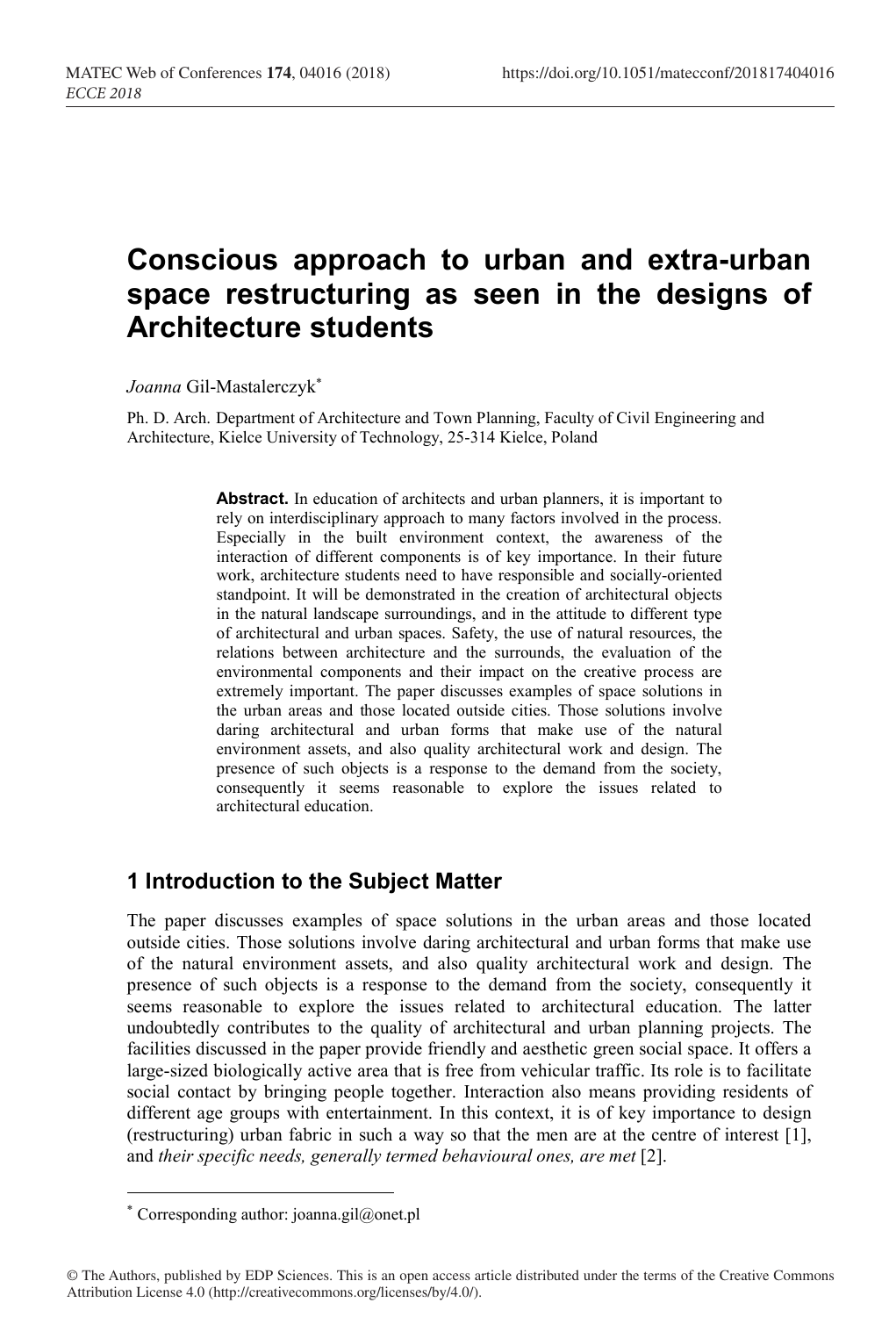The man remembers and identifies space by means of a "spatial code". In this way he creates her "mental maps". K. Lynch proved that users perceive and codify spatial information using five basic elements: paths, districts, nodes and characteristic spatial signs (landmarks) [3, 4]. Public space should be first of all expressive, legible and easily identified so that it can create a useful mental image in the recipient [3].

In the architectural and urban design, it is also important to try to bring timeless value to the architectural objects. That means the objects will address the needs of contemporary and future users, and show respect for the tradition, as innovation is inherently related to tradition.

The subject matter will be presented by referring to the examples of the conceptual designs of architectural and urban objects that have commercial, educational, and recreational functions and are located in the city of Kielce and a small town of Chęciny.

## 2 The restructuring to urban and extra-urban space - an important element of the educational process

At the Kielce University of Technology, Architecture students choose urban and extraurban areas as sites for their daring architectural and urban projects that are intended to serve the needs of local communities. The designs, which draw on the natural environment assets, are meant to combine functionality and uniqueness. Specialized and multithreaded issues related to the reconstruction of urban and suburban spaces have been included in the engineering diploma projects of the first-degree studies at the Faculty of Civil Engineering and Architecture.

The first example concerns architecture that is focused on searching for shapes and natural relations that are characteristic of the project site. In addition to accounting for the features that determine the architectonic and urban form, related, among others to the solar access, the design proposes a conversion of underinvested, wasteland urban area into green functional space. The newly designed area, intended for recreation, is well integrated with the complex of facilities available to users of different age [5]. /The project received the main award in the field of architecture, in the competition for the best diploma thesis in 2017, organized by the Kielce University of Technology and Kielce Technology Park, specializing in the development of new technologies/.

The second design is an attempt at incorporating a new architectural form having exhibition and research function into the site of historical value to the region, and also into body of the forest reserve. The design author's response to the site identity is an original architectural form, to which a sculptural touch was added [6]. /The project received a distinction in the field of architecture, in the competition for the best diploma thesis in 2017, organized by Politechnika Świętokrzyska and Kielecki Park Technologiczny/.

#### 1.1 "Green Velo Point" – creation of architectural and urban environment with a space for cyclists, city residents and tourists

The conceptual design involves a large-sized space project, called Municipal Cyclist Service Area in Kielce, i.e. "Green Velo Point". The site includes a section of the Green Velo Eastern Poland Cycling Trail, and it is intended to contribute to the region's identity. The complex of buildings is located in the vicinity of the city centre. It lies adjacent to the Zalew Kielecki water reservoir, between Jesionowa and Zagnańska streets, along one of the major transportation routes in the city. At present, the longest cycle track in the city runs along the Zalew Kielecki water reservoir. The "Green Velo" trail section under design, 2.9 km in length, is to link the complex of the buildings and the recreational area around the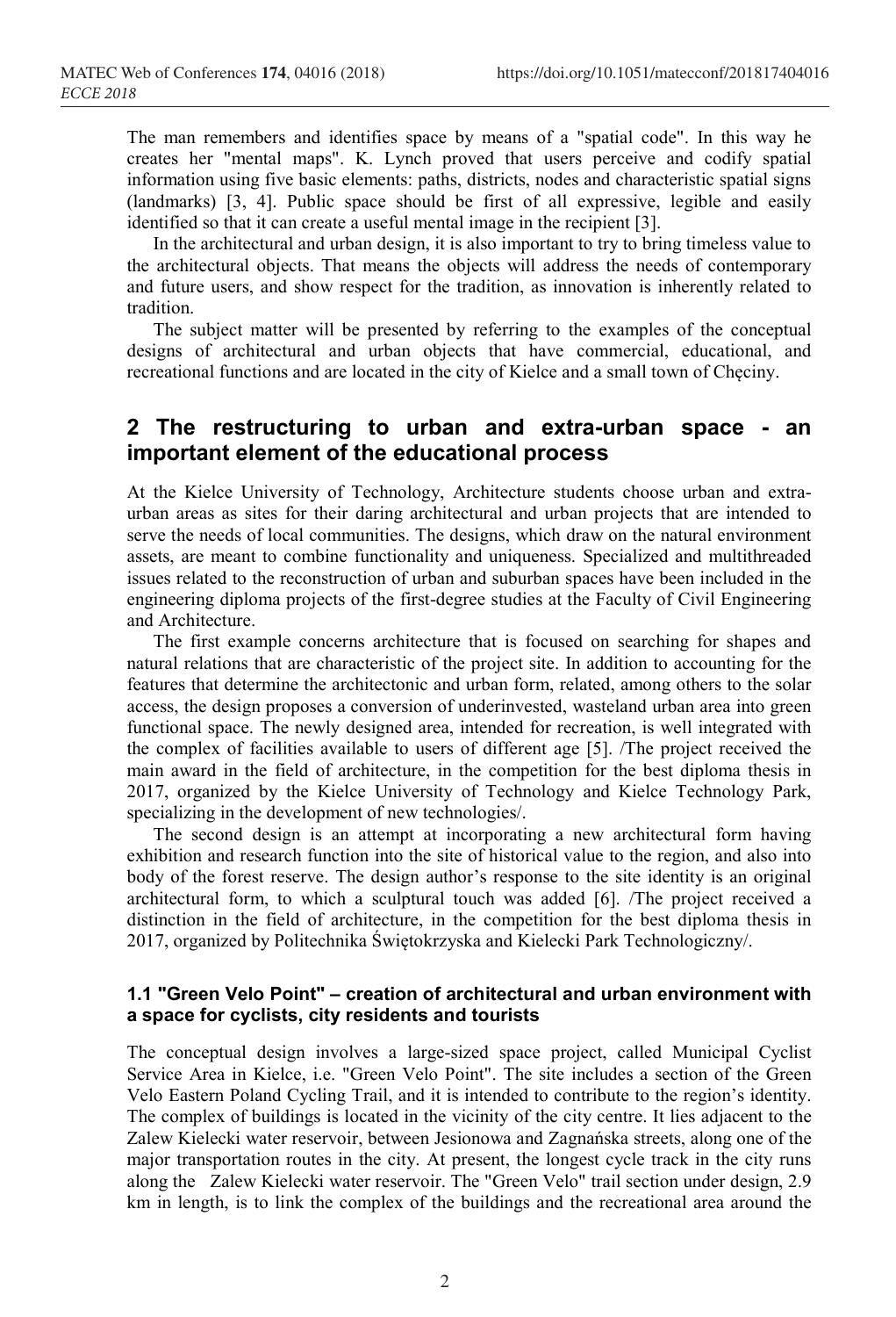reservoir to the very centre of the city and the main street in Kielce, i.e. Sienkiewicza street. The cycle track is compliant with all the requirements posed for the Green Velo cycling trail. The site has an area of 1.7 ha, in which four service buildings are located, namely hotel, restaurant, bike shop with an information point for visitors, and also Cyclist Service Area with sanitary facilities. Recreational part with a large biologically active area that also includes green roofs constitutes a substantial portion of the whole site. Both the cyclists riding along the "Green Velo" trail and the whole city's community can use this space for recreation, walking, contemplation or water sports. The present-day residents of the city hold high expectations about the architectural and urban environment design. Therefore, multi-task design focused on the solutions that meet the needs of users of different age groups, and identified both their potentials and limitations. The guidelines for the concept design and programme addressing the needs of all users were based on the results of the survey. Questionnaires, developed by the students, were returned from over 140 respondents, the users of the cycle track (Fig. 1).

The characteristic feature of the designed city space, which contributes to its identity, is clear spatial arrangement. It should produce positive aesthetic perceptions and a general feeling of safety in all the users. The areas between buildings are designed to be functional and accessible to everybody. Widely understood urban context includes transport infrastructure, technical facilities, green spaces and also recreational and sports areas.

Ascetic use of the means of expression and massive form of the building evoke organic structure that was hollowed out. The urban shape results from the slope of the land, which is seamlessly merged with the architectural form of the buildings. The concept of the building as a sculpture carved from a natural material is inspired by the surrounding natural landscape. Cutting gently into the surrounding terrain, the architectural object situated on the reservoir bank blends with the adjacent area. The object is open to the landscape, but simultaneously forms a clearly distinct space separated from the surrounds. To enhance the object integration into the surroundings, the roof was designed in such a way so that it could be grown with vegetation. All the roofs were incorporated into the reservoir surroundings and made available to all the users. The roof planes slope gradually towards the ground, so everybody can enter each level without any limitations. That provides an interesting example of architecture merging with nature and creating a green space for recreation in the dense fabric of the city. It becomes a green oasis for the city residents, at the same time, however, it is a landscape component with a clearly defined character.

On the side of the reservoir, the complex is surrounded by greenery intended for recreation and sports, which was designed with respect to outstanding natural conditions. The green bank area is dedicated to walkers, joggers and children. "Green beach" was designed for families and playgrounds were cast. In this way, a harmonious transition from nature to the built environment was created.

The space provides a universal modern built environment, which promotes active lifestyle among modern city dwellers. Priority has been given to architectural and urban solutions intended for recreation and contemplation aimed at people of different ages, children, youths and adults. Open integrating forms are predominant, they were consciously chosen to integrate the needs of tourists and residents of different ages. The buildings' architecture became related to the existing land use, as it opens to nature and blends with landscape.

The informed observations indicate that the highest valued parts of the city show explicit spatial order, openness, tidiness and abundance of greenery that allows physiological relaxation [7]. Green architecture contained in the design makes use of the latest solutions, and offers comfort of use. At the same time, designs of that type require constant broadening of architect's knowledge and a possibility of its application.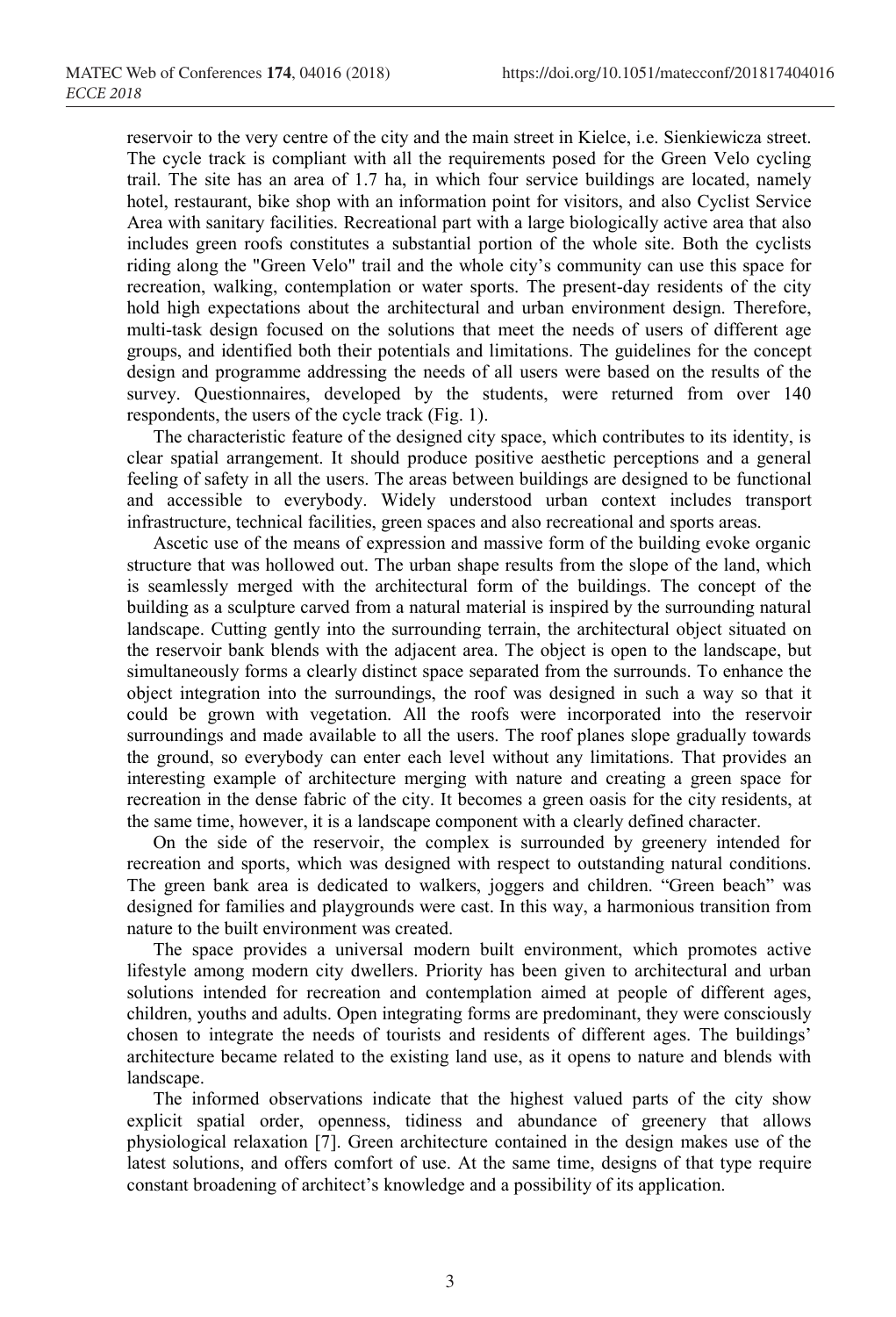As for courses in architecture offered to students, it is important that the designs they develop should be kept up to date with the current trends in architectural design. City dwellers expect the designers will provide them with generally better standards as regards recreation  $\overline{$ ... [8] [9].



Fig. 1. "Green Velo", Kielce, Poland. Source: [5].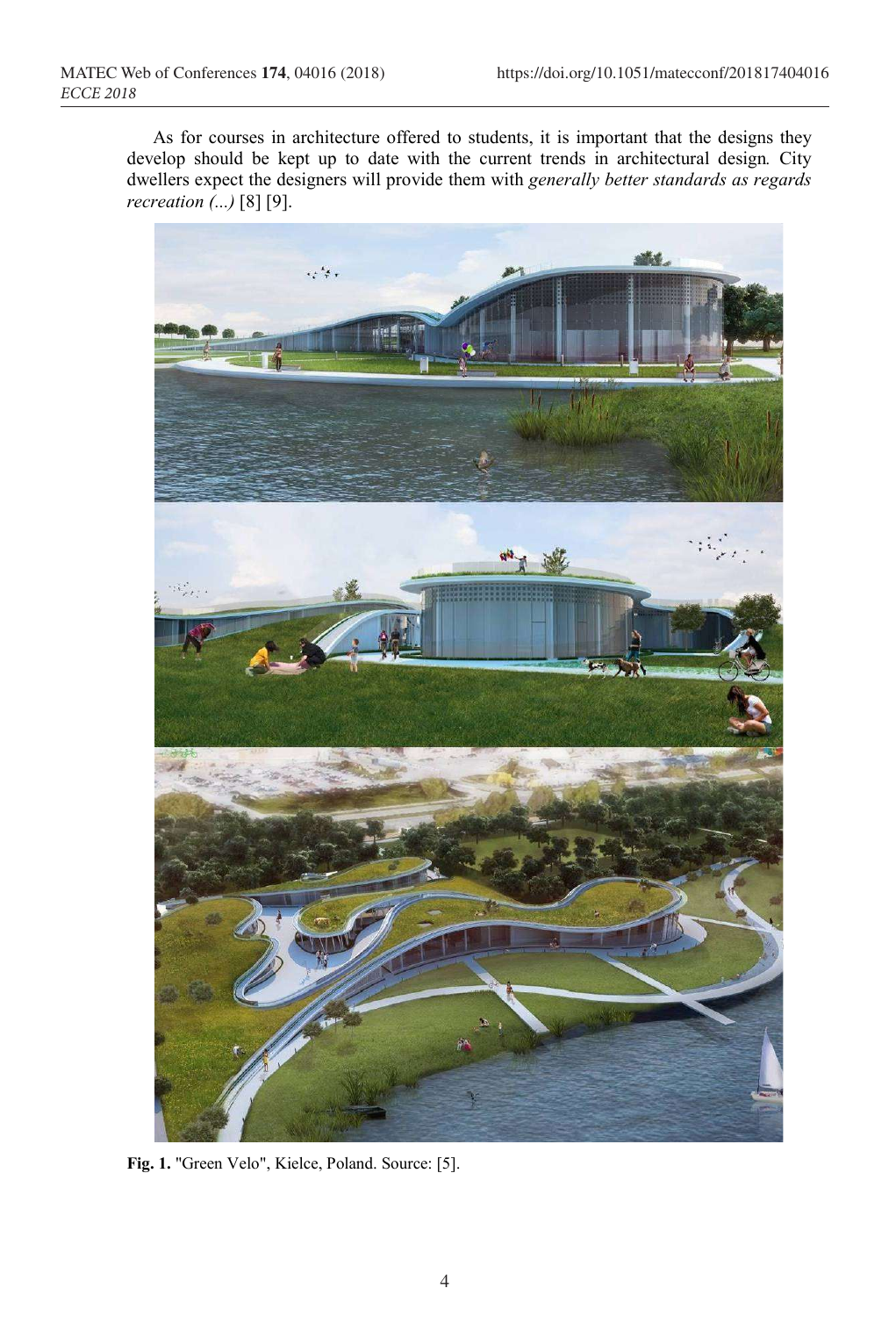#### 2 "Jaskinia Raj" (the Paradise Cave) – creation of architecture set in the natural forest landscape. Space dedicated to culture, research and recreation

The other diploma design concerned exhibition and research centre located at the Jaskinia Raj (in Polish - Paradise Cave) near Chęciny. The centre is situated in the precious nature area within the "Jaskinia Raj" natural reserve, which lies approx. 10 km from the centre of Kielce. The object was designed with the intention of popularising knowledge of geology and archaeology and building interests in those fields in different age groups. Due to great historical and landscape value of this site, the design project focused on the refurbishment of the existing infrastructure and the restoration of the complex. The works covered the entrance pavilion, the temporary building of the first centre of the Neanderthal Man and the immediate surrounds. According to the design author: the principal design strategy was to incorporate a newly designed object into the existing natural fabric, so that the whole project would make a harmonious entity. The architectural form, together with the landscaping of the surrounds, would enhance the natural features of the locality, and also integrate with the forest environment [6].

Jaskinia Raj is located at the heart of the forest, in the slope of the hill called Malik. The latter lies in the Bolechowickie range of the Chęcińskie Hills, which form the south eastern part of the Świętokrzyskie Mountains. The site is particularly suited to those interested in active recreational activities. Obviously, it also provides contact with nature. Walking trails are available for tourists in the area.

The design produced a harmonious composition, highly valued for its aesthetics and allowing only minimal intrusion to the existing natural landscape. The form of the object and landscaping of the surrounding area emphasise the greatest assets of the site and show respect for the natural scenery (Fig. 2, 3).

The building location became a major factor when the design was developed. An architectural form was introduced into the natural wooded landscape, yet the form does not dominate the site. Instead, the form complements the natural area creating a joint composition. [6]. The subdued colour palette and greenery covering the roof planes contribute to the total integration of the architectural form with the existing forest landscape. The building shape provides only a backdrop to the beauty of surrounding nature. That is why the remaining part of the whole facility was left intact. The cave is accessed via a path running through the woodland. Thus, all the visitors to the cave are exposed to nature that is inherently related to the architecture and function of the centre.

The object originated from the idea that the existing entrance pavilion should be substituted with a new building compliant with current technological, functional and aesthetic principles. At present, Jaskinia Raj is a major tourist attraction in the region, but apart from a visit to the cave interior, it does not offer other activities. People leave the cave stunned with its beauty and uniqueness, but they still feel that somehow, they could go for more [6].

In the newly designed space, it is possible to explore issues concerning geology, archaeology and palaeontology. A new site was created, where there are still many things to see after you have visited the cave.

In the design of the Exhibition and Research Centre, a special attention was paid to the surrounding space. The views from the building were focused on the natural landscape, which was achieved by means of the building form.

The attractive arrangement of geometric forms enhances the character of the building and sets the mood of the interior. The use of concrete and glass in the facades is another factor that integrates the form and the landscape, and affects the general perception. Transparent external glazing in the form of large glass panels allow large amount of natural light to access the interior, and also opens the structure onto nature. The facades directly communicate with the surrounds. The façade construction ensures the close presence of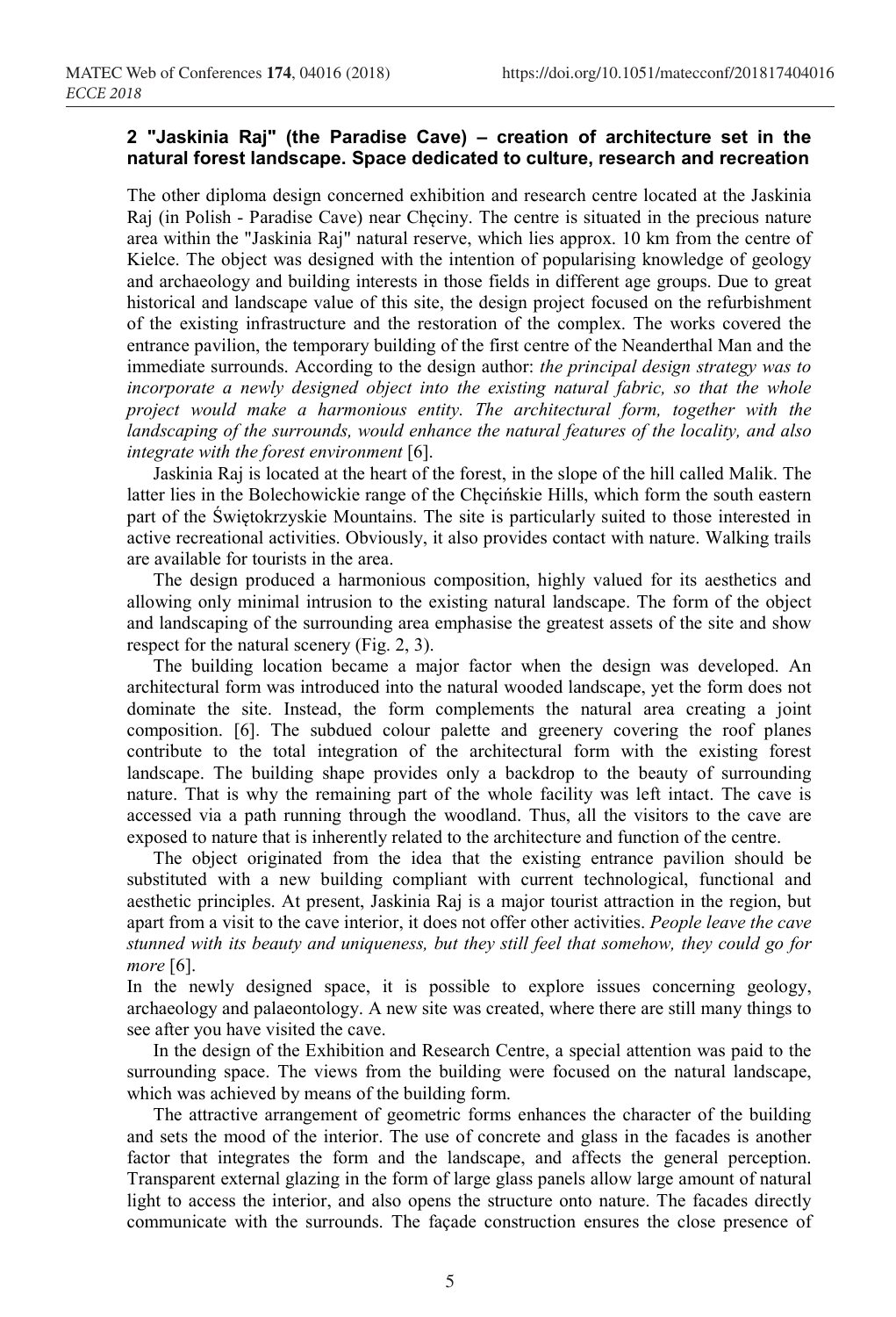nature, whereas glazing allows spectacular views of the forest greenery. All the components, namely glazed facades and green roof help integrate human environment with nature, and also improve microclimatic conditions [10].

The functional structure and the exhibition and research offer with the floor area of 2091.03m²,are complemented by a catering area with a café, and the recreational one with a viewing platform, and also sloping green roofs that are accessible to all visitors and act as an extension to landscape. The roof perfectly blends with the adjacent nature creating a joint composition. The architectural shape seems to continue into a rock mountainous formation emerging from the densely wooded space.

All the materials used in construction correspond to the geology and vegetation of the site. The object cover, with a clear-cut form, was designed as an intensive green roof. The application of that type of solution allowed further merging of the structure with nature and giving it eco-friendly character [6].

Light spacious interiors make it possible to watch the landscape outside. The visitors can enjoy exhibition space and explore research space. Thus, the object becomes an integral part of the exhibition programme. The austere style of the interior is characterized by emphasis on architectural concrete as internal wall lining. That produced a coherent perception of the whole object. The use of timeless monolithic look complements the value of the exhibits, which could be modified in the future without altering the spirit of the object. The room height can accommodate various configurations of exhibits. The full-size replica of the mammoth skeleton will definitely fit inside. Minimalist interior finishing, together with glazing, provides an ideal background to the natural surroundings.

It should be noted that the architectural concept was adjusted to the natural terrain topography. It contributes to the existing environment. The scale and form of the object perfectly fit into the surrounds. The dynamic shape of the object can become a prominent landmark of the region. The space designed creates a unity of architecture and landscape, and also of the present and the past.



Fig. 2. "Jaskinia Raj" (the Paradise Cave), Chęciny, Poland. Situation Plan. Source: [6].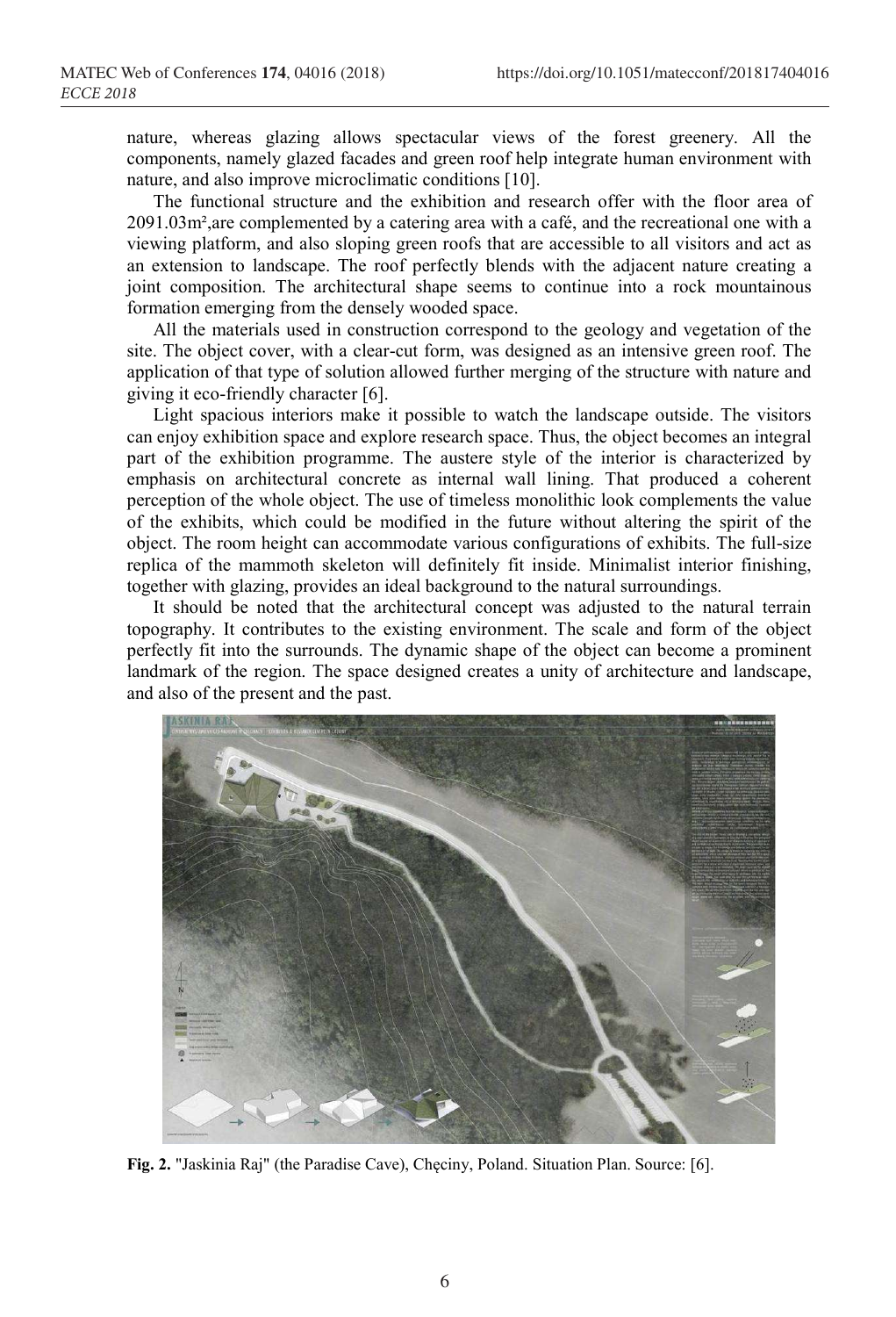

Fig. 3. "Jaskinia Raj" (the Paradise Cave), Chęciny, Poland. Source: [6].